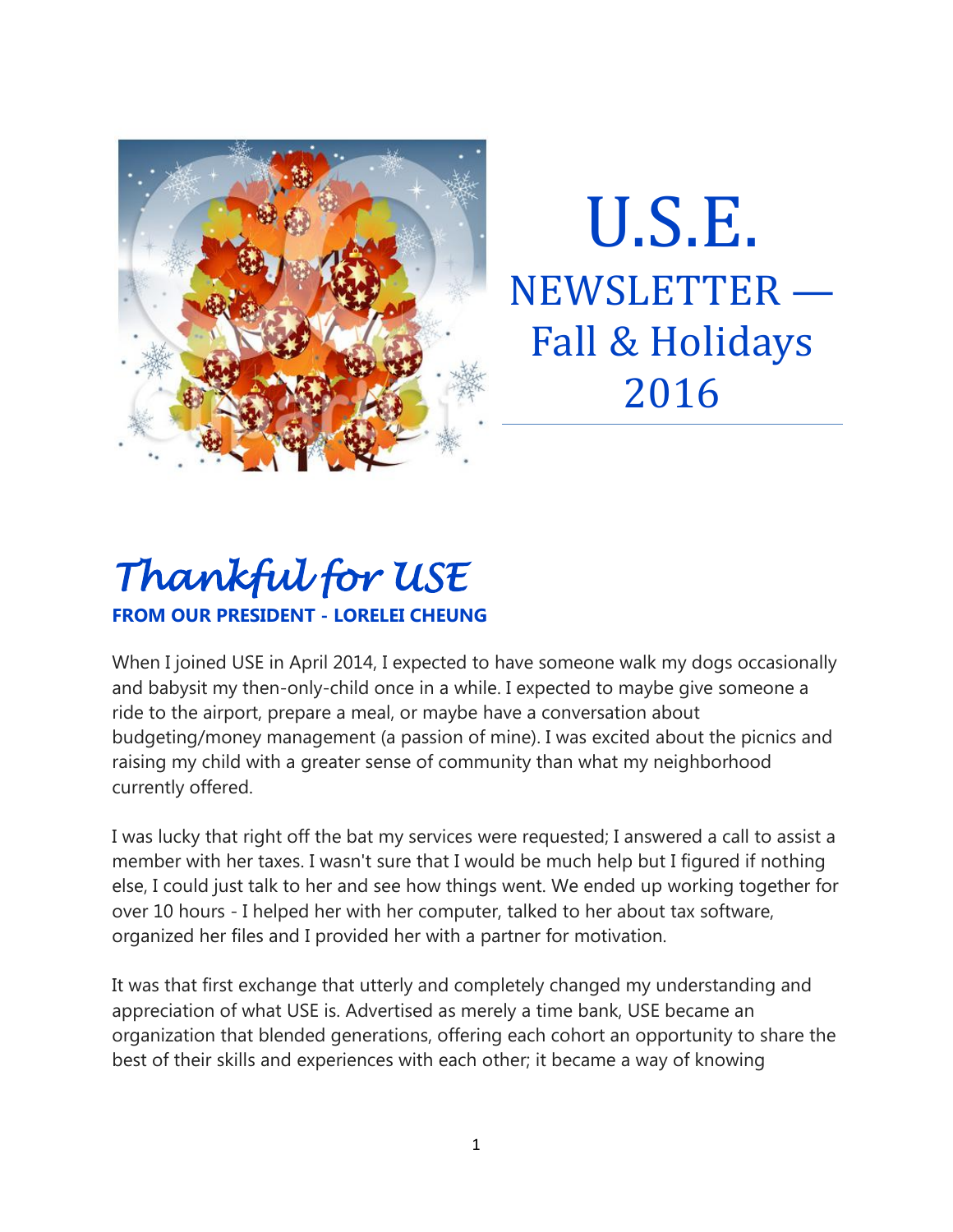someone in my neighborhood and being welcomed into their home; and, it became a way of building a personal relationship in a time of virtual connection. I have since had many more delightful experiences exchanging services within USE. Some have been quick transactions - car rides, meals dropped off, etc., while others have continued to build relationships. My absolute favorite "side effect" of USE is running into members while out and about, whether at Trader Joe's or Reston Town Center; it gives Reston that small town feel that reminds me of my childhood.

So this year, among many things, I am thankful for USE. I am truly thankful for the wonderful and helpful people whom I have met. I am thankful for the relationships I've developed and how they have touched me and my family's life. And last but not least, I am thankful for all of those who have volunteered their time to keep USE alive. Without the organization, there would be no platform for us to come together.

As a way of sharing in the season's joy, I'd love to hear why you are thankful for USE. Please feel free to write me about an exchange you had that moved you, or maybe that you really just love Reston USE. In the spirit of exchanging, Reston USE will give you 1 hour of credit for your submission.

I look forward to seeing you all in January for our member meeting and wish you all a wonderful holiday season!

Lorelei Cheung President, Reston USE [restonusetimebank@gmail.com](mailto:restonusetimebank@gmail.com)

*To learn about or join USE: Find us at: [www.restonUSE.org.](http://www.restonuse.org/) Write us at: PO Box 8922, Reston VA 20195. Phone us at: 703-873-7578. Email us at: [RestonUSETimeBank@gmail.com.](mailto:RestonUSETimeBank@gmail.com)*

*\_\_\_\_\_\_\_\_\_\_\_\_\_\_\_\_\_\_\_\_\_\_\_\_\_\_\_\_\_\_\_\_\_\_\_\_\_\_\_\_\_\_\_\_\_\_\_\_\_\_\_\_\_\_\_\_\_\_\_\_\_\_\_\_\_\_\_\_\_\_\_\_\_*

*USE Members: To access our USE hOurworld website: Find us at [www.restonUSE.org.](http://www.restonuse.org/) At the top right side of the web page: Click on the top box with the purple header. This will take to the USE hOurworld website. There you can log in and record a transaction, monitor your transactions and profile and learn about other USE members and their services and needs.*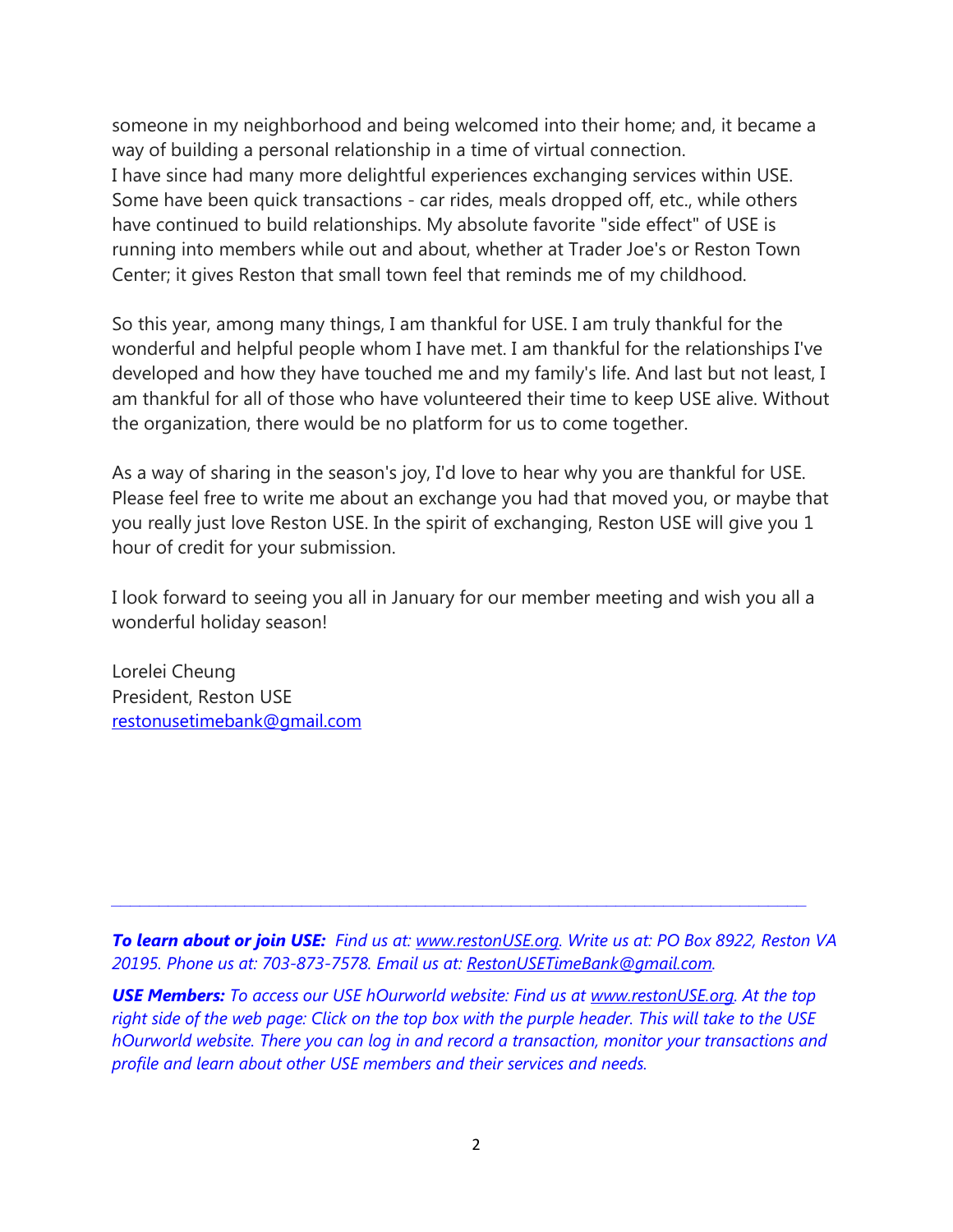### **OPEN POSITIONS ON THE USE BOARD:**

#### **Membership Engagement Chair**

- Organizes social events for the USE community
- Creates and maintains hOurworld groups for services
- Monitors email account and respond; approximately 5 emails a week: [restonusetimebank@gmail.com](mailto:restonusetimebank@gmail.com).
- Responds to member emails (not regarding transactions/hOurworld)
- Drafts emails to membership regarding upcoming events/activities
- Updates and maintains USE's internal Facebook group
- Add Facebook posts as requested (particularly events)
- Drafts articles for the newsletter (especially regarding comments on transactions)

### **Outreach & Recruitment Chair**

- Identifies organizations/groups with similar or complementary offerings
- Identifies and makes recommendations for community events to be added to USE's calendar
- Will identify potential fundraising opportunities as necessary
- Places rack cards/business cards in strategic locations
- Drafts or collects articles to be submitted to local newspapers regarding USE
- Suggests ways to raise awareness of USE within the community

### **Local Village/ Community Group Liaison**

- Attends village/community meetings on behalf of USE
- Provides Board with updates on external meetings

### **MEMBERSHIP AND SERVICES LISTS:**

The current membership list and member services list have been emailed to everyone. If you are unable to print the lists or view them on your computer or phone, a printed copy can be made available. Please

contact **restonusetimebank@gmail.com** if you need a printed copy. We would appreciate it if you can help conserve trees and USE funds if at all possible.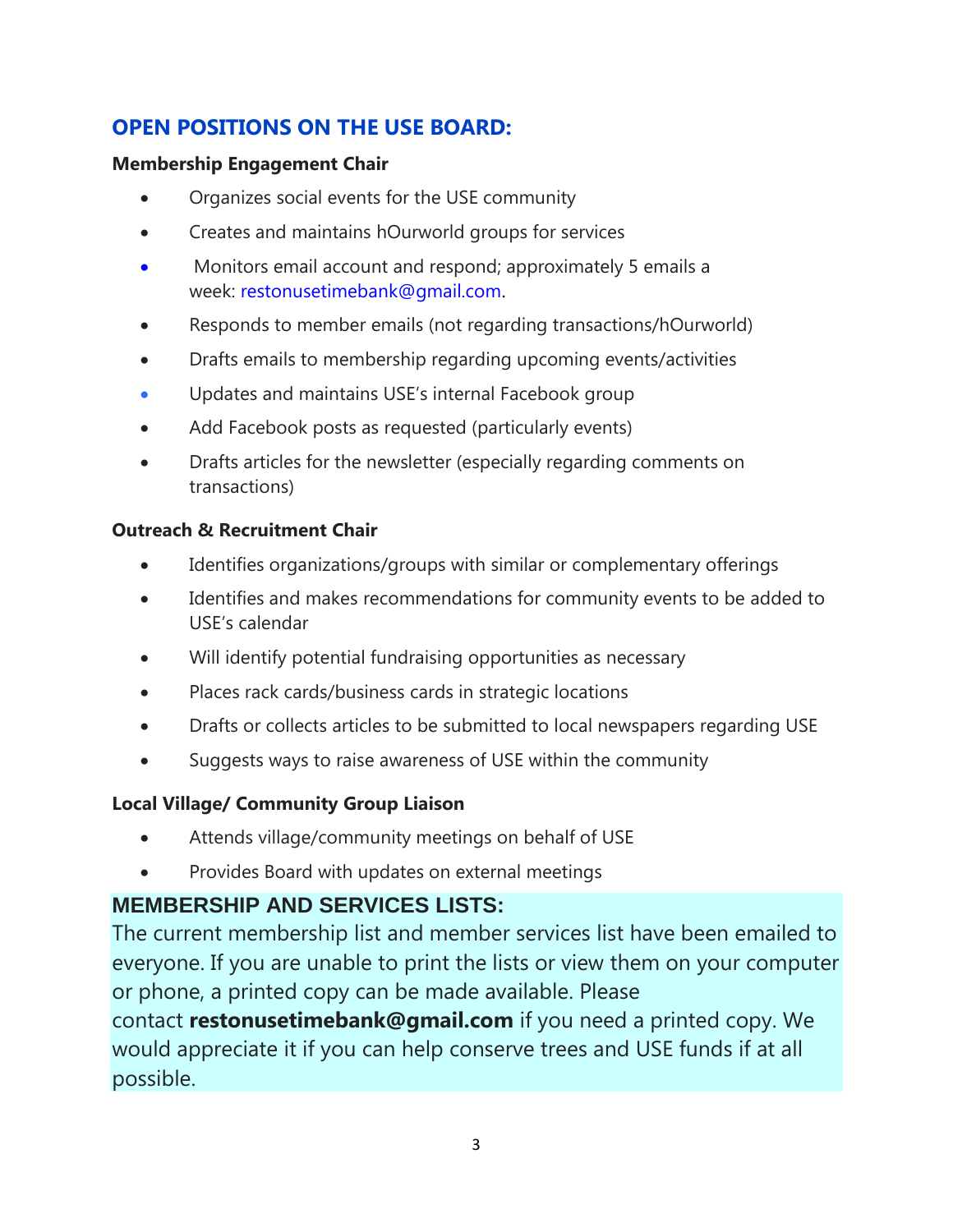

# **Our Annual Business Meeting and Potluck Supper**

is just around the corner, probably on one of the last two Saturdays in January. An announcement of the exact date, time and location will be coming your way soon. Stay tuned.

**We need a volunteer — or two or three — to organize this year's supper.** Our board members put in many hours to keep USE happening. A few hours from our other members would go a long way to spreading the efforts and the satisfaction — needed to make our organization work at its best. Please contact Lorelei Cheung at [lorelei.cheung@gmail.com.](mailto:lorelei.cheung@gmail.com)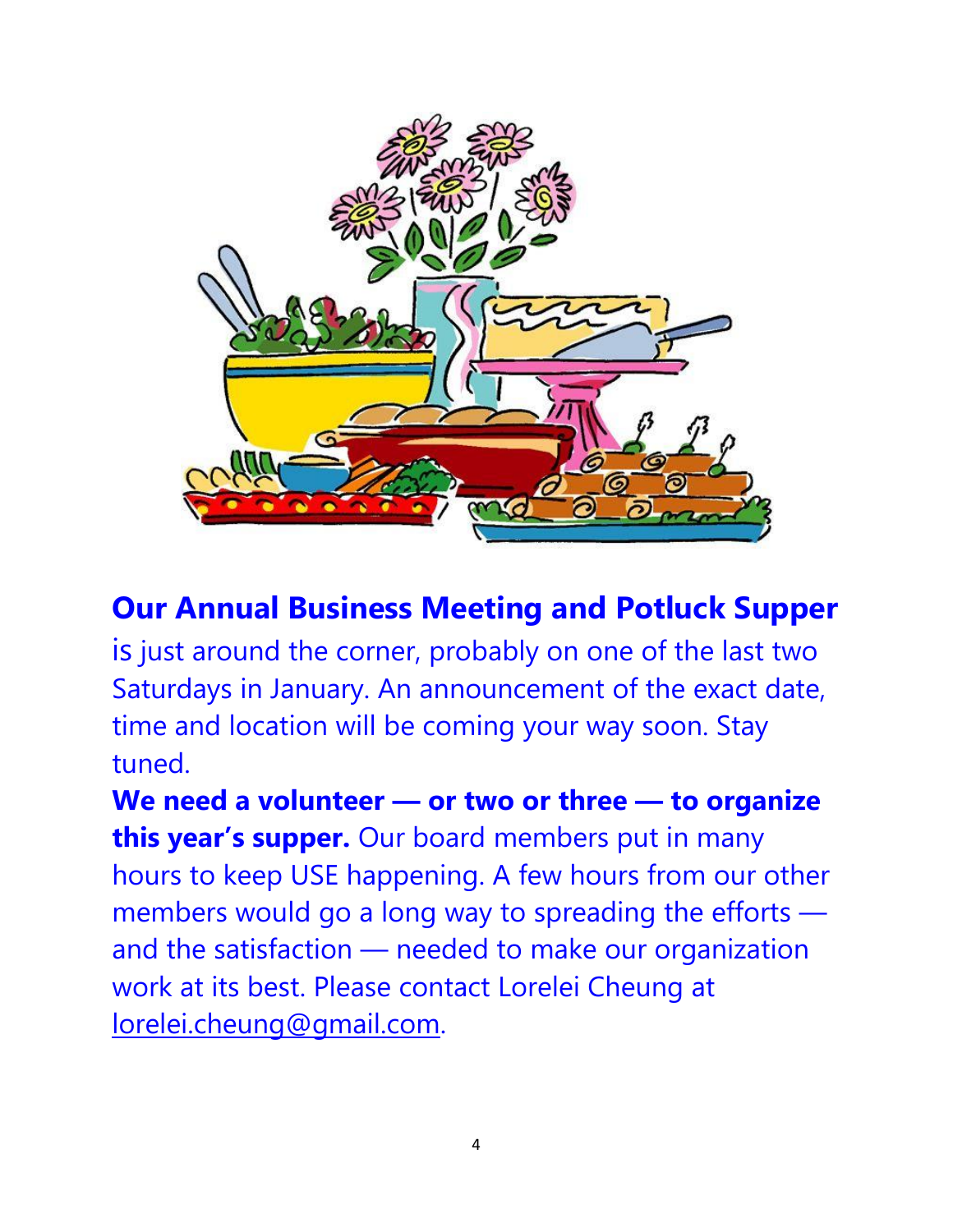

# *USE 3 rd Annual COOKIE EXCHANGE*

# *Late Saturday afternoon on December 3rd ...*

*...USE members gathered once again at the home of Alan and Kusum Krishnan. And once again, guests displayed cheerful spirits while enjoying the tasty wines Alan so graciously provided. And the cookie selection was again both creative and delicious. Court Rawson's chocolate ginger cookies, just baked in the afternoon, were a huge hit. So were Kusum's oatmeal cookies with chocolate chips and coconut - mmmm! There were peanut butter & chocolate chip cookies and peppermint bark, along with some treats from India, just to name a few of the goodies to be had. Best of all: A merry time was had by all!*



*Kusum Krishnan smiles with Court Rawson and friend Brenda.*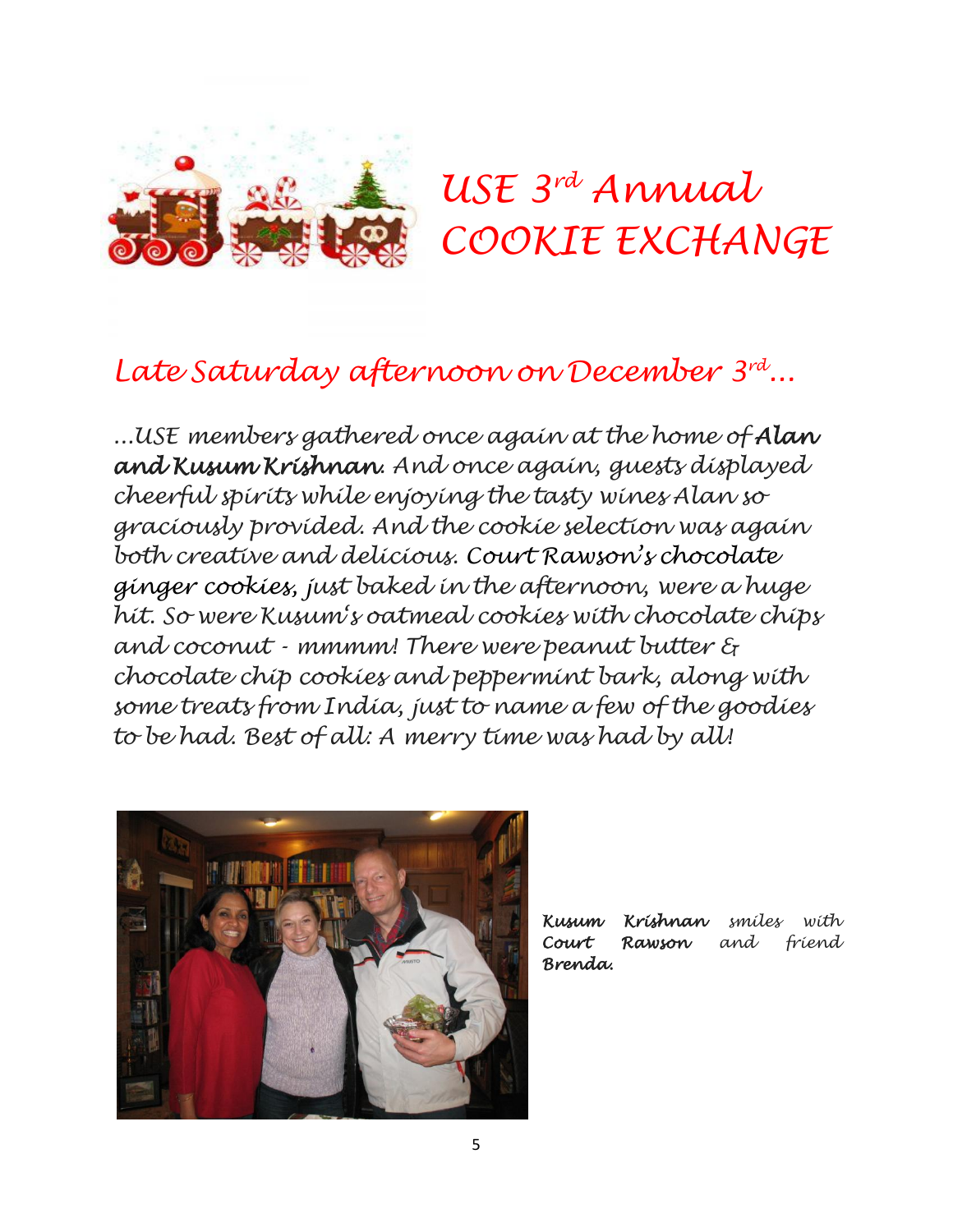# **The September Picnic**

**-by Cheri Wubbels**

The September 17<sup>th</sup> USE picnic was one of our best ever! We were able to put people together on the spot for services they needed. And the group really seemed to flow from one table to another, greeting friends that have worked together on a project, and there was a real sense of willingness to tackle new projects together.

The weather was fabulous, and those that helped with the picnic in response to our lastminute requests on our private Facebook page were fabulous. To mention a couple: **Ruth Sievers** designed 8+ dainty fall floral arrangements with her artist's touch, and they were carried home by many happy USE members at her request. Bonnie **Whyte** shared a beautiful arrangement from one of the food tables.

**Lloyd Aguero** once more brought the extra serving tables we needed and was official greeter (his position in USE since 2011). **Laura Gutnick** was at the sign-in table, another year of faithfully filling the same spot.

**JoAnne Becker** brought a new member with her, whom she has been inviting for some time, and **Elaine Keener** finally agreed it was time to become a member! Joanne earned 1 USE hour of credit, but the fun was in having her friend now able to use and serve USE members. Elaine promptly signed up to pet sit the next week!

Congratulations to all who worked in the background—and special thanks to our callers: **Jo Klein, Joanne Becker, Betty Levinson, Alice Markham, Elli Marlow, Linda Holloway, Mary Frances Kordick, Bonnie Whyte, Kathy Bush** and **Cheri Wubbels.** You made all the difference in our attendance.

AND IN THE TONE OF THE GATHERING: IT WAS A REAL PARTY OF FRIENDS AND FRIENDS-TO-BE!

### **Some of the exchanges that sprang from the picnic gathering:**

One member requested help with moving, and several members came to her aid. This event resulted in a successful move and new friendships.

**Are you willing to share some of your experiences?** We'd love to hear about them. We'd post them in this newsletter and/or in the weekly newsletter. Contact restonusetimebank@gmail.com to share your story.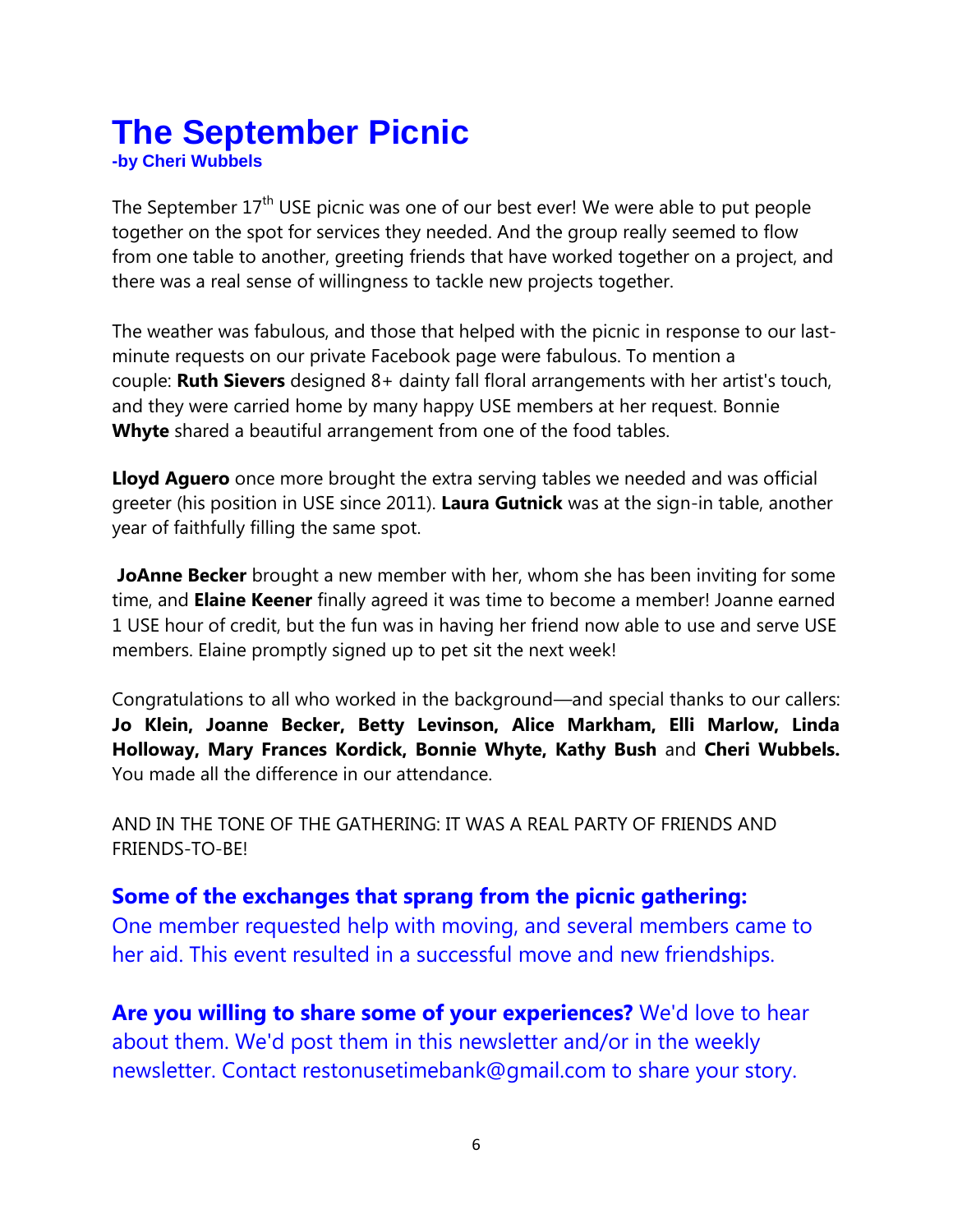

We want to express special appreciation to **Alberta Baker** for supervising the food tables. (She's prominently in the photo wearing the tie-dyed T-shirt). Alberta took on the job and handled everything with ease and efficiency. Thanks so much, Alberta!

Also clearly visible in the photo: **Cenie Edelman** (behind Alberta), **Bonnie Whyte** and **John Lovaas** (rear center) and **Fran Lovaas** (right).

**David Bausman** helps President **Lorelei Chung** as she leads our (very brief) USE meeting. Everyone wanted to get back to the food and the company!

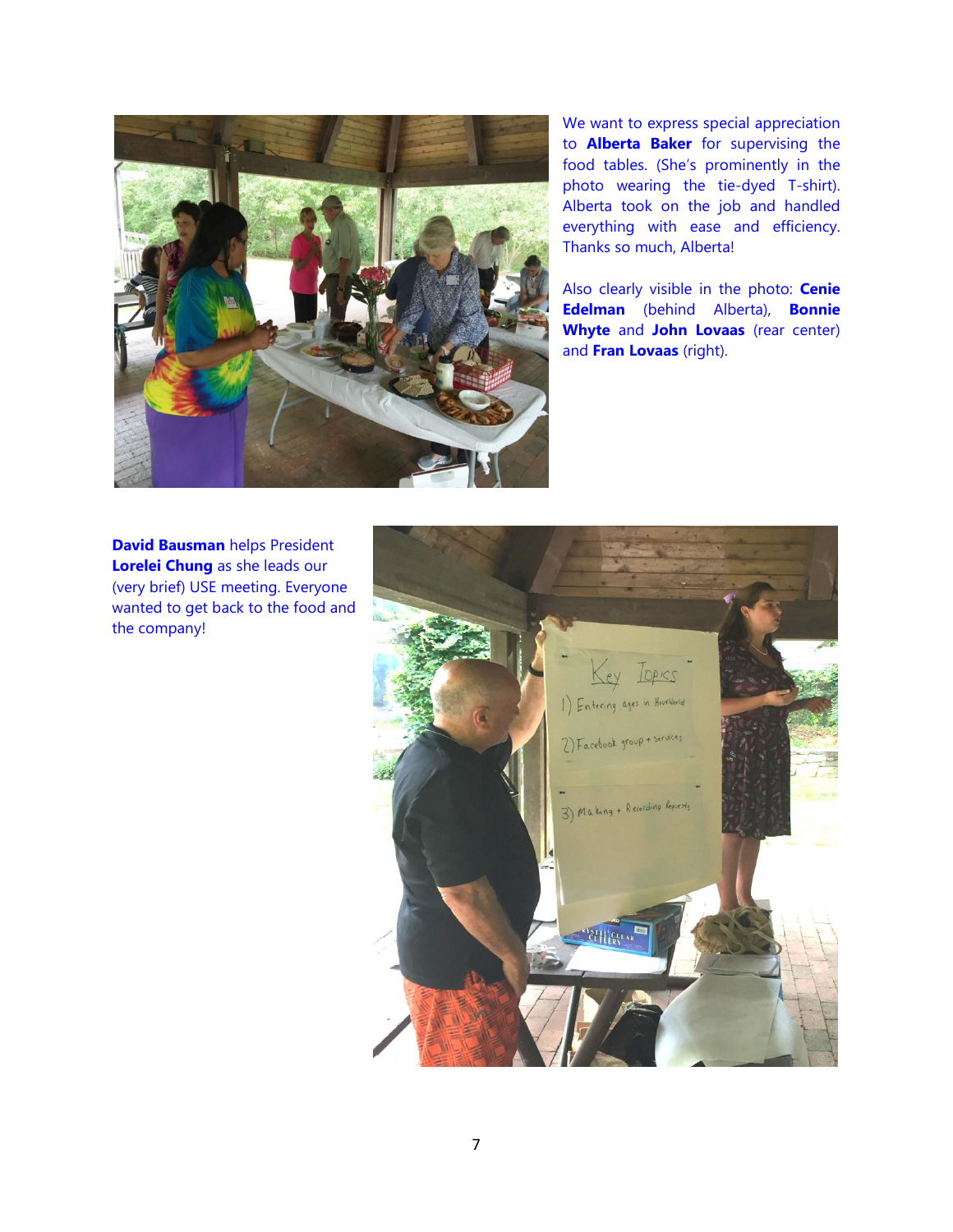### **Count and log in your Transaction Hours!!**

This is important! It is the sum of members' hours that show the health of our organization. It helps us and the rest of the community know how we are doing. So even if you are exchanging with a close friend who is also a USE member, your exchanges count! Log them into hOurworld!

We have published instructions on doing this in the past. Email [restonusetimebank@gmail.com](mailto:restonusetimebank@gmail.com) for help or if you are still having trouble, call on one of the USE Board members for help. It isn't as hard as it may look. And one of us can walk you through the process.

## **Estimate of USE Transaction Hours - January to November 15, 2016:**

| Rides/Transportation               | 48  |
|------------------------------------|-----|
| Home Repair                        | 26  |
| Pet Care                           | 23  |
| Children/Youth                     | 11  |
| Computer                           | 10  |
| Moving & Hauling                   | 9   |
| Events                             | 8   |
| Garden/Yard                        | 8   |
| Sewing                             | 8   |
| Cooking & Food                     | 7   |
| Other                              | 26  |
| <b>Total Member-to-Member</b>      |     |
| <b>Transaction Hours</b>           | 184 |
| <b>Service Hours to Reston USE</b> | 340 |
| <b>TOTAL Service Hours</b>         | 524 |